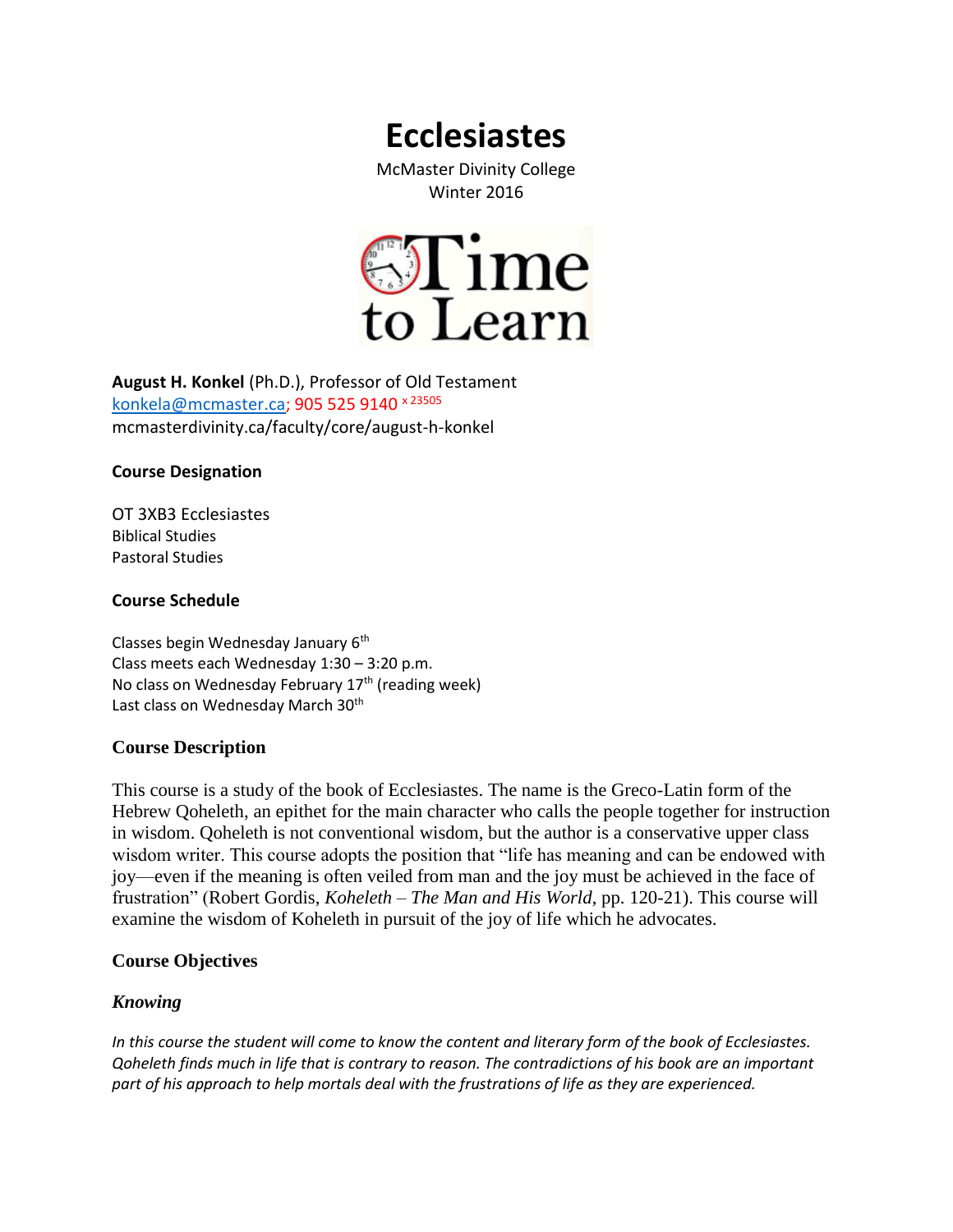The interpretation of Qoheleth has been as contradictory as the book itself. Qoheleth has been regarded as a skeptic, pessimist, and a preacher of joy. The epilogue has been regarded as both a confirmation and a correction of the collected thoughts of Qoheleth. The course will examine all these approaches to assist students in their own understanding and appreciation of this unique book in the canon.

# *Being*

*This course is an existential reflection on human life and an exercise in finding the joy that may be found each day. It will demand an evaluation of the values by which each day is lived.*

It has been said that "You are not what you think you are, but what you think you are." Qoheleth would agree. He has done a lot of thinking about his own life in order to become more the person he wants to be. His "autobiography" is intended to enable his readers to find themselves as they contemplate his life as a youth and in old age that they may *remember their creator in the days of their youth, before the troublesome days come, when you have no desire for them.*

# *Doing*

*Pondering Ecclesiastes changes how each day is lived. Students will evaluate their goals and how they plan to achieve them.*

The most influential goals in life are often informal and even unconscious. This can be seen in the behaviour of each day, which so often is contradictory to intentions. Further, the events of a day are unpredictable. As Qoheleth observes, life may be altered in an instant in irrational ways without any warning. The wisdom of Qoheleth helps readers be more conscious of the significance of ordinary routines that constitute most of our days.

# **Course Texts**

Craig G. Bartholomew, *Ecclesiastes*, Baker Commentary on the Old Testament and the Psalms, Baker Academic, 2009.

Roland E. Murphy, *The Tree of Life: An Exploration of Biblical Wisdom Literature*, 2<sup>nd</sup> ed., 1996.

## **Biblical Studies**

Mark J. Boda, et al. *The Words of the Wise Are Like Goads: Engaging Qoheleth in the 21st Century*.Winona Lake, IN, Eisenbrauns, 2013.

## **Pastoral Studies**

Sidney Greidanus, *Preaching Christ from Ecclesiastes: Foundations for Expository Sermons*, Eerdmans, 2010.

#### *Textbook Purchase*

All required textbooks for this class are available from the College's book service, READ On Bookstore, Room 145, McMaster Divinity College. Texts may be purchased on the first day of class. For advance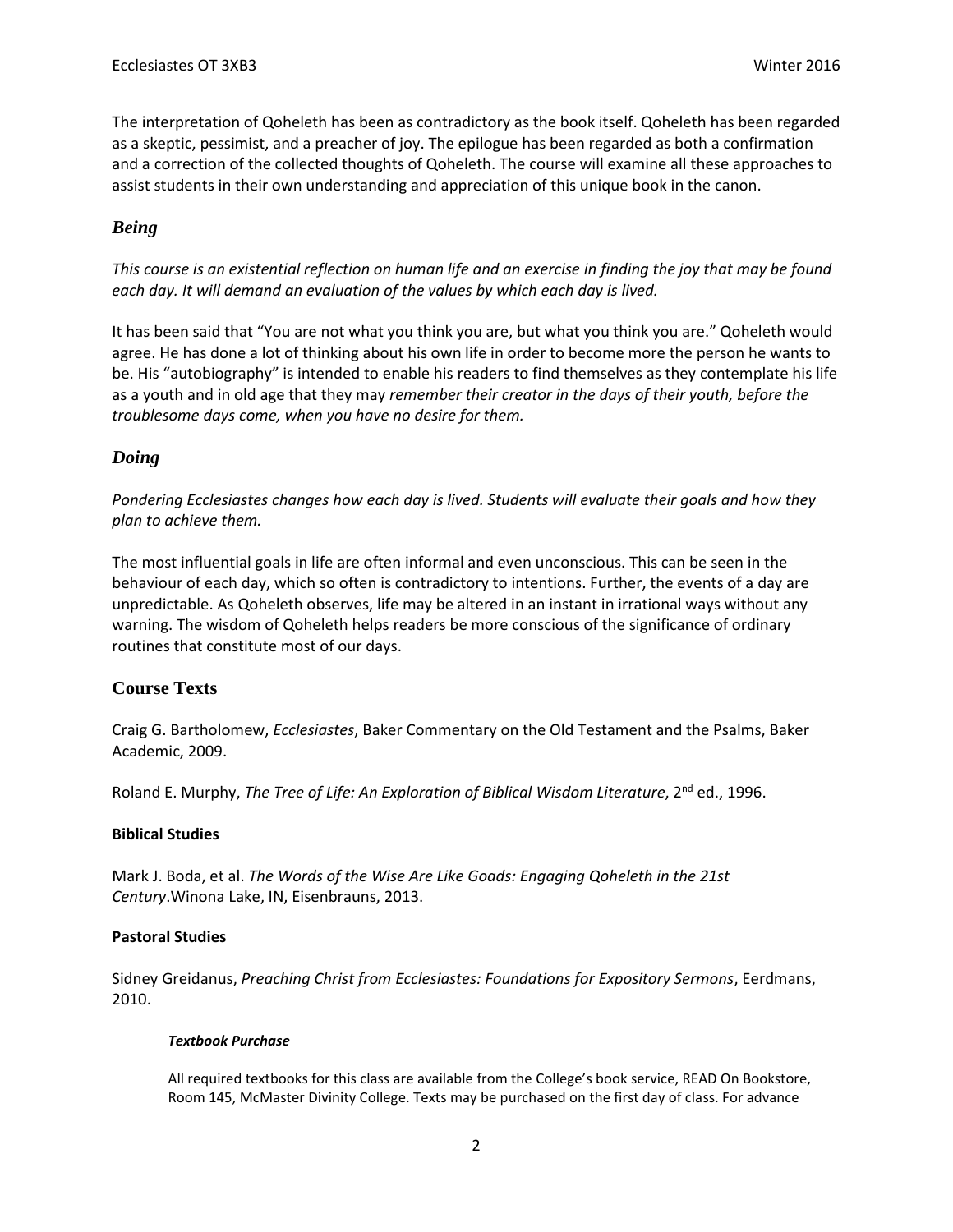purchase, you may contact READ On Bookstore, 304 The East Mall, Suite 100, Etobicoke, ON M9C 5K1: phone 416.620.2934; fax 416.622.2308; emai[l books@readon.ca.](mailto:books@readon.ca) Other book services may also carry the texts.

## **Course Lectures**

| Lecture Topic |    |                                                 | <b>Biblical Text</b> | Bartholomew      |
|---------------|----|-------------------------------------------------|----------------------|------------------|
|               |    | 1. Qoheleth as part of Hebrew Wisdom Literature |                      | 17-99            |
|               | 2. | The Narrator                                    | 1:1-11; 12:8-14      | 101-117; 359-389 |
|               | 3. | Life Experiment                                 | $1:12 - 2:26$        | 119-157          |
|               |    | 4. Elusive Pursuit of the Joy of Life           | $3:1 - 22$           | 158-182          |
|               |    | 5. Life in Community                            | $4:1 - 16$           | 183-200          |
|               |    | 6. Conduct before God in Word and Work          | $5:1 - 6:9$          | 201-238          |
|               |    | 7. What is Good?                                | $6:10 - 7:14$        | 238-254          |
|               | 8. | <b>Wisdom and Righteousness</b>                 | $7:15-29$            | 254-277          |
|               |    | 9. The Limits of Wisdom                         | $8:1 - 9:3$          | 278-302          |
|               |    | 10. Joy and Misfortune                          | $9:4 - 10:1$         | 302-321          |
|               |    | 11. Virtues of Life                             | $10:2 - 11:6$        | 321-342          |
|               |    | 12. Remember your Creator                       | $11:7 - 12:7$        | 342-35)          |
|               |    |                                                 |                      |                  |

## **Course Requirements and Grading**

#### **Required Reading 15%**

Pages from the commentary by Bartholomew listed with each lecture are required reading. Readings are due the week of the lecture. A reading report of dates and pages read must be submitted on Wednesday April 6 (exam week).

#### **Word Study 15%**

Ecclesiastes is known for its refrain translated by Tyndale as "Vanity of vanities, everything is vanity." Vanity is not the meaning of *hebel* in Ecclesiastes, but there is little agreement on what it does mean. With reference to the essay by Miller in his commentary on Ecclesiastes (see bibliography), the article by Meek in *Words of the Wise* (see Biblical Studies Text), and other lexical resources of your choice, explain how you understand the author's use of the word *hebel*. Explain why this word should or should not be translated with the same English word. This paper is **due January 27** and should be approximately 1000 words.

#### **Biblical Wisdom 30%**

Using the text by Murphy as a resource, summarize the five major compositions classified as Hebrew wisdom. Discuss the authorship, date, genre, and purpose of each of these compositions, showing the development of Hebrew wisdom thought. Show how Ecclesiastes is not conventional Hebrew wisdom and yet is a part of the development of the Hebrew wisdom tradition. This paper is **due March 2**, and should be about 2000 words.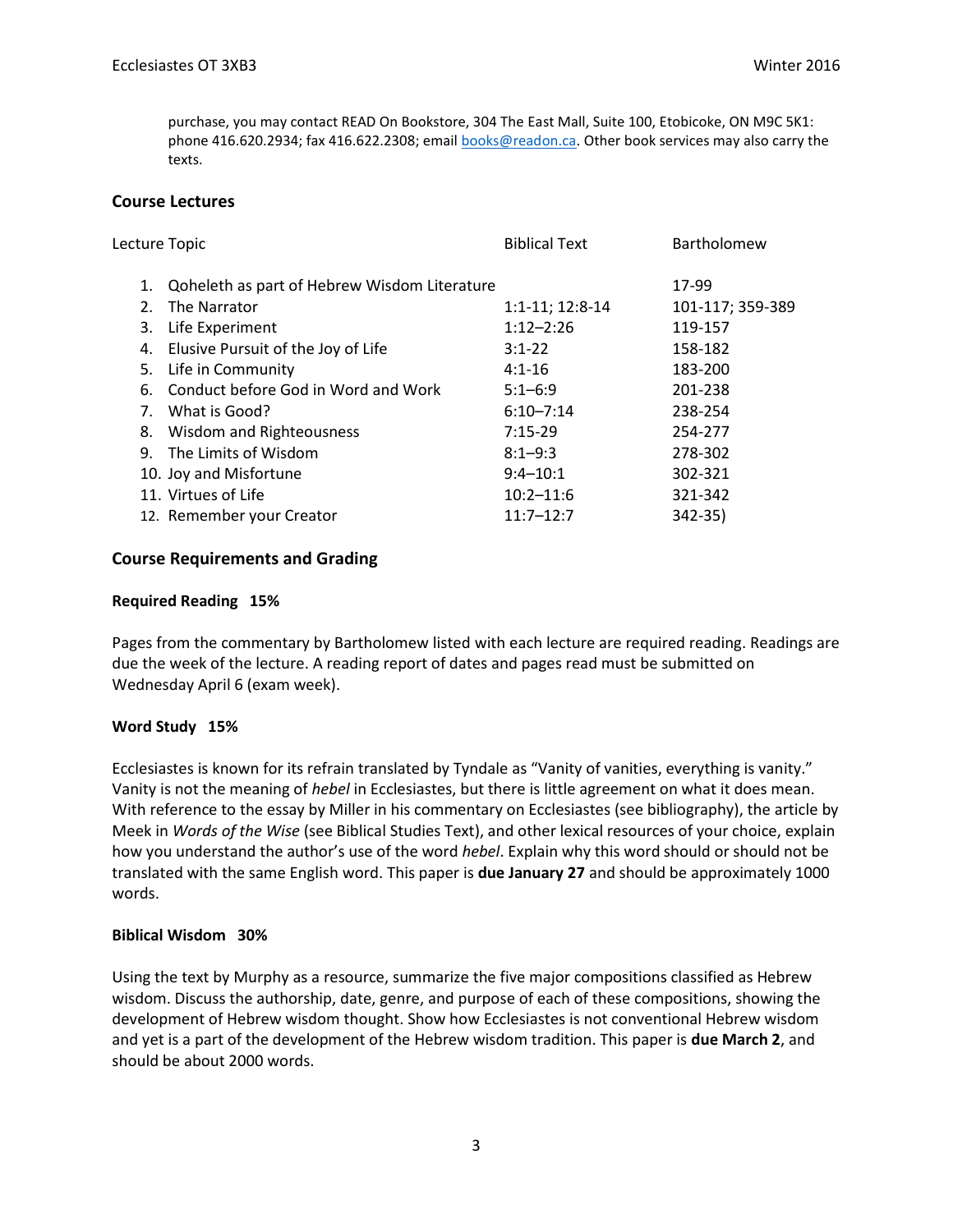## **Biblical Studies Major Assignment 40%**

Read *The Words of the Wise are Like Goads*. Choose one of its five sections as a general topic for an area of Ecclesiastes you would like to research (history of interpretation, form and rhetorical criticism, key concepts and passages, language and grammar, and interpretation of Qoheleth). Choose a passage or topic for detailed research, along the lines of the essays in the section you choose. Write out a research paper of about 2500 words using no less than 15 bibliographic entries of monographs or articles. This paper is **due April 6**.

## **Pastoral Studies Major Assignment 40%**

Read *Preaching Christ from Ecclesiastes: Foundations for Expository Sermons*. Using the methodology of Greidanus for Christian preaching of the Old Testament as a guide, choose a passage like one of the fifteen examples of Greidanus. Do a research paper including at least fifteen bibliographic items that would serve as the preparation for a sermon or Bible study. Note the context, literary features, textual structure, theocentric interpretation, textual theme and goal, and explore ways in which this passage applies to contemporary Christian life. This paper is **due April 6**, and should be about 2500 words.

# **Course Policies**

## *Academic Honesty*

Academic dishonesty is a serious offence that may take any number of forms, including plagiarism, the submission of work that is not one's own or for which previous credit has been obtained, and/or unauthorized collaboration with other students. Academic dishonesty can result in severe consequences, e.g., failure of the assignment, failure of the course, a notation on one's academic transcript, and/or suspension or expulsion from the College.

Students are responsible for understanding what constitutes academic dishonesty. Please refer to the Divinity College Statement on Academic Honesty ~ [http://www.mcmasterdivinity.ca/programs/rules](http://www.mcmasterdivinity.ca/programs/rules-regulations)[regulations](http://www.mcmasterdivinity.ca/programs/rules-regulations)

## *Gender Inclusive Language*

McMaster Divinity College uses inclusive language for human beings in worship services, student written materials, and all of its publications. In reference to biblical texts, the integrity of the original expressions and the names of God should be respected. The NRSV and TNIV are examples of the use of inclusive language for human beings. It is expected that inclusive language will be used in chapel services and all MDC assignments.

## *Style*

All stylistic considerations (including but not limited to questions of formatting, footnotes, and bibliographic references) must conform to the McMaster Divinity College Style Guidelines for Essays and Theses<http://www.mcmasterdivinity.ca/sites/default/files/documents/MDCStyleGuide.pdf> Failure to observe appropriate form will result in grade reductions.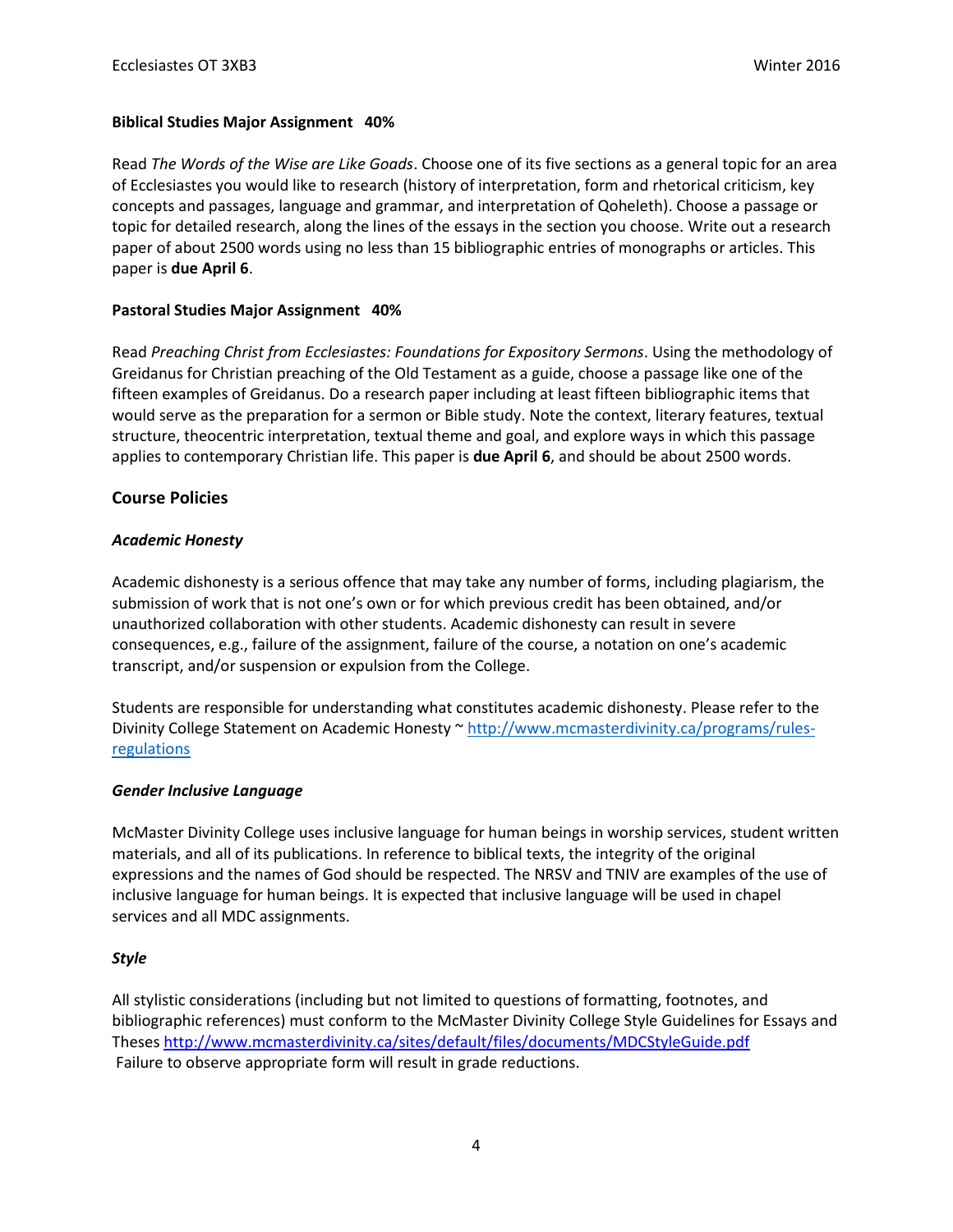#### **Bibliography**

#### **Text**

Schenker, Godman Van Der. *Biblia Hebraica Quinta: Megilloth: Ruth, Canticles, Qoheleth, Lamentations, Esther*. Edited by A. Shenker et al. Bilingual edition. Stuttgart: Deutsche Bibelgesellschaft, 2004.

#### **Hebrew Wisdom**

An extensive though now dated bibliography on wisdom can be found in James L. Crenshaw, *Studies in Ancient Israelite Wisdom*, KTAV, 1976, 46–60.

#### **Wisdom in the Ancient Near East**

- Fensham, F. Charles. "Widow, Orphan, and the Poor in Ancient Near Eastern Legal and Wisdom Literature." *JNES* 21 (1962) 129–39.
- Kayatz, Christa B. *Studien zu Proverbien 1–9: Eine form- und motivgeschichtliche Untersuchung unter Einbeziebung ägyptischen Vergleichsmaterials.* WMANT 22. Neukirchen-Vluyn: Neukirchener, 1966.
- Kitchen, Kenneth A. "Biblical Instructional Wisdom: The Decisive Voice of the Ancient Near East." In *Boundaries of the Ancient Near Eastern World*, edited by Lubetski, Meir et al., 346–63. Sheffield: Sheffield Academic, 1998.

Lambert, W. G. *Babylonian Wisdom Literature*. Winona Lake, IL: Eisenbrauns, 1996.

Lichtheim, Miriam. "Instruction of Amenemope. *COS* 1: 1.47.

- Noth, Martin, and David Winton Thomas. *Wisdom in Israel and in the Ancient Near East: Presented to Professor Harold Henry Rowley in Celebration of His Sixty-Fifth Birthday*. Leiden: Brill, 1955.
- Sparks, Kenton L. "Wisdom Literature." In *Ancient Texts for the Study of the Hebrew Bible: A Guide to the Background Literature*, edited by Kenton L. Sparks, 56–83. Peabody, MA: Hendrikson, 2005.
- Troxel, Ronald L., Kelvin G. Friebel, and Dennis R. Magary, eds. *Seeking Out the Wisdom of the Ancients: Essays Offered to* H*onor Michael V. Fox on the Occasion of his Sixty‐fifth Birthday.* Winona Lake, IN: Eisenbrauns, 2005.

#### **Wisdom in Ancient Israel**

- Collins, John J. *Jewish Wisdom in the Hellenistic Age*. Old Testament Library. Louisville, KY: Westminster John Knox, 1997.
- Crenshaw, James L. "Method in Determining Wisdom Influence Upon Historical Literature." *JBL* 88 (1969) 129–42.
- ———. *Old Testament Wisdom: An Introduction*. Louisville: Westminster John Knox, 2010.
- ———. *Studies in Ancient Israelite Wisdom*. Library of Biblical Studies. New York: KTAV, 1976.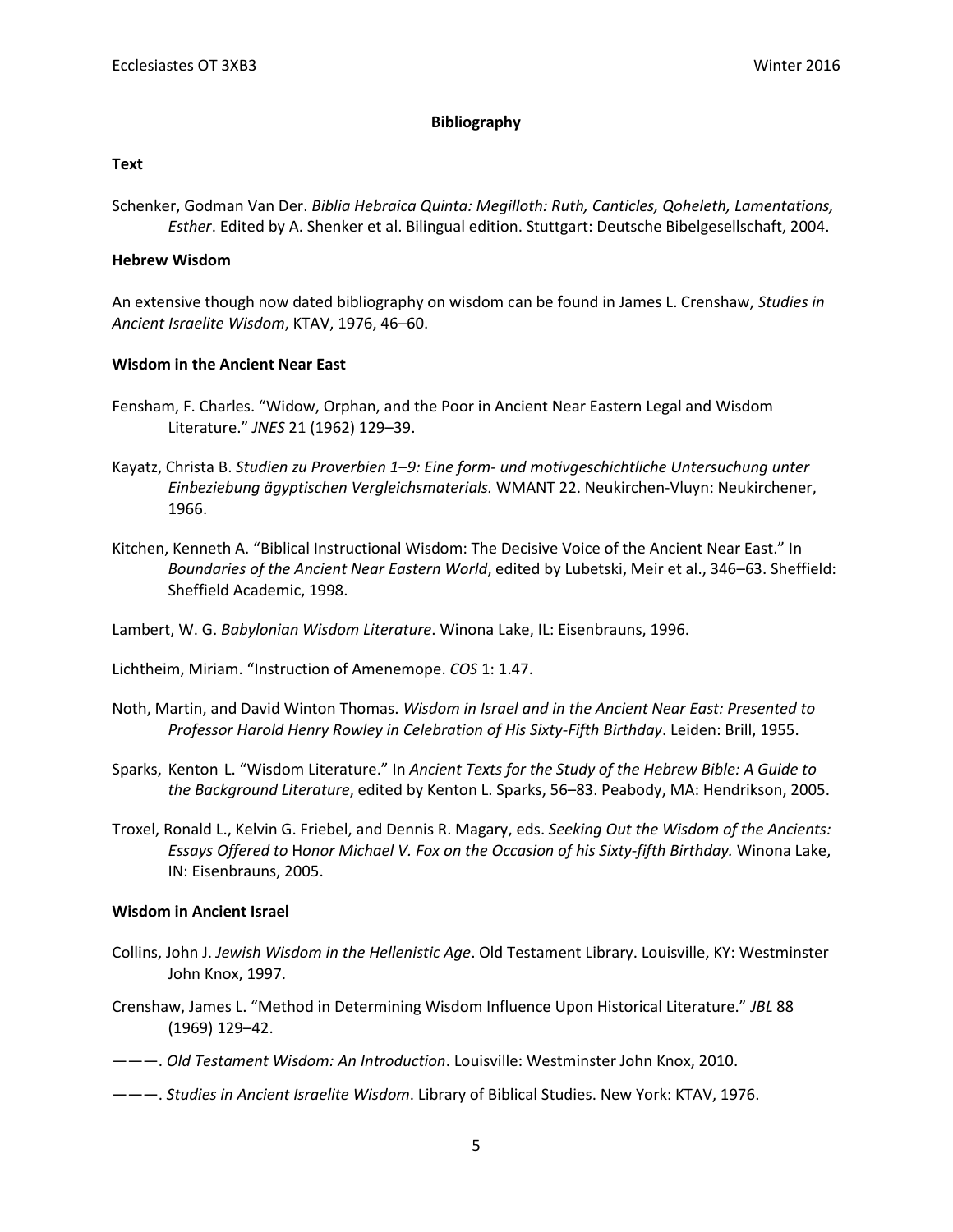- Day, John. *Wisdom in Ancient Israel: Essays in Honour of J. A. Emerton*. Cambridge: Cambridge University Press, 1995.
- Enns, Peter. *Exodus Retold: Ancient Exegesis of the Departure from Egypt in Wis 10:15-21 and 19:1-9*. Harvard Semitic Monographs. Atlanta: Scholars Press, 1997.
- Gammie, John G. et al. *Israelite Wisdom: Theological and Literary Essays in Honor of Samuel Terrien*. Missoula, Mt: Scholars Press, for Union Theological Seminary, New York, 1978.
- Gammie, John G., and Leo G. Purdue. *The Sage in Israel and the Ancient Near East*. Winona Lake, IN: Eisenbrauns, 1990.
- Hayman, A. P. "The Survival of Mythology in the Wisdom of Solomon." *Journal for the Study of Judaism in the Persian, Hellenistic and Roman Period* 30 (1999) 125–39.
- Kidner, Derek. *The Wisdom of Proverbs, Job, and Ecclesiastes*. Downers Grove, IL: InterVarsity, 1985.
- McKay, Heather A., and David J. A. Clines. *Of Prophets' Visions and the Wisdom of Sages: Essays in Honour of R. Norman Whybray on His Seventieth Birthday*. Journal for the Study of the Old Testament: Supplement Series. Sheffield: Journal for the Study of the Old Testament, 1993.
- Morgan, Donn F. *Wisdom in the Old Testament Traditions*. Atlanta: John Knox Press, 1981.
- Murphy, Roland E. "Biblical Wisdom and Christian Ministry." *Duke Divinity School Review* 42 (1977) 175– 77.
- ———. "Form Criticism and Wisdom Literature." *CBQ* 31 (1969) 475–83.
- ———. "The Theological Contributions of Israel's Wisdom Literature." *Listening* 19 (1984) 30–40.
- ———. *The Tree of Life: An Exploration of Biblical Wisdom Literature*. Grand Rapids, MI: Eerdmans, 2002.
- ———. "What and Where Is Wisdom." *CurTM* 4 (1977) 283–87.
- ———. *Wisdom Literature: Job, Proverbs, Ruth, Canticles, Ecclesiastes, Esther*. Forms of the Old Testament Literature. Grand Rapids, MI: Eerdmans, 1981.
- Nel, Philip. "A Proposed Method for Determining the Context of the Wisdom Admonitions." *JNSL* 6 (1978) 33–39.
- Packer, James I., and Sven Soderlund. *The Way of Wisdom: Essays in Honor of Bruce K. Waltke*. Grand Rapids, MI: Zondervan, 2000.
- Perdue, Leo G. et al. *In Search of Wisdom: Essays in Memory of John G Gammie*. Louisville, KY: Westminster John Knox, 1993.
- Priest, John F. "Where Is Wisdom to Be Placed." *JBR* 31 (1963) 275–82.

Von Rad, Gerhard. *Wisdom in Israel*. Philadelphia: TPI, 1990.

- Scott, William M F. "Priesthood in the New Testament." *Scottish Journal of Theology* 10 (1957) 399–415.
- Toombs, Lawrence E. "Old Testament Theology and the Wisdom Literature." *Journal of Bible and Religion* 23 (1955) 193–96.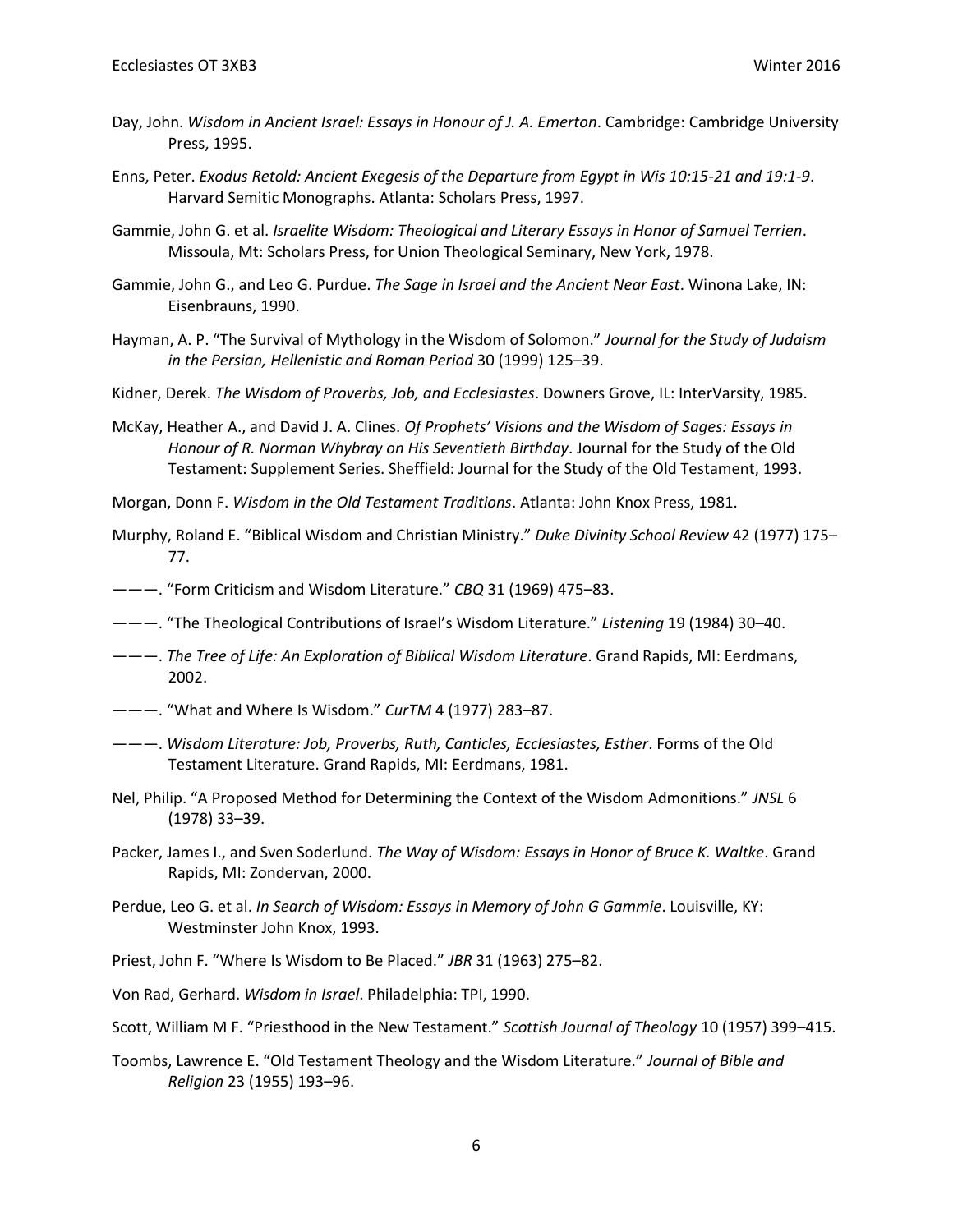Zimmerli, Walther. "Zur Struktur Der Alttestamentlichen Weisheit: Zeitschrift Für Die Alttestamentliche Wissenschaft." *ZAW* 51 (1933) 177–204.

#### **Commentaries**

Bartholomew, Craig G. *Ecclesiastes*. Baker Academic, 2009.

- Bennett, Stephen J. *Ecclesiastes/Lamentations: A Commentary in the Wesleyan Tradition*. New Beacon Bible commentary. Kansas City, MO: Beacon Hill, 2010.
- Bergant, Dianne. *Job, Ecclesiastes*. Old Testament Message. Wilmington, DE: Michael Glazier, 1982.

Bollhagen, James. *Ecclesiastes*. Concordia Commentary. St. Louis: Concordia, 2011.

Brown, William P. *Ecclesiastes*. Interpretation. Louisville, KY: John Knox, 2000.

Crenshaw, James L. *Ecclesiastes: A Commentary*. Old Testament library. Philadelphia: Westminster, 1987.

Eaton, Michael A. *Ecclesiastes*. Reprint. Downers Grove, IL: IVP Academic, 2009.

- Estes, Daniel J., and Daniel C. Fredericks. *Ecclesiastes & The Song of Songs*. Apollos Old Testament Commentary. Downers Grove, IL: InterVarsity, 2010.
- Farmer, Kathleen A. *Who Knows What Is Good?: A Commentary on the Books of Proverbs and Ecclesiastes*. International Theological Commentary. Grand Rapids, MI: Eerdmans, 1991.
- Garrett, Duane A. *Proverbs, Ecclesiastes, Song of Songs*. The New American Commentary. Nashville, TN: Broadman, 1993.
- Horne, Milton. *Proverbs and Ecclesiastes*. Smyth & Helwys Bible Commentary. Macon, GA: Smyth and Helwys, 2003.
- Horne, Milton P. *Proverbs, Ecclesiastes*. Macon, Ga.: Smyth & Helwys Pub., 2003.
- Hubbard, David Allan. *Ecclesiastes, Song of Solomon*. Communicator's Commentary. Dallas: Word, 1991.
- Krüger, Thomas et al. *Qoheleth: A Commentary*. Hermeneia. Minneapolis: Fortress, 2004.
- Lohfink, Norbert, and Sean E. McEvenue. *Qoheleth: A Continental Commentary*. Continental Commentaries. Minneapolis: Fortress, 2003.
- Longman, Tremper. *The Book of Ecclesiastes*. 1st ed. Grand Rapids, MI: Eerdmans, 1997.
- Miller, Douglas B. *Ecclesiastes*. Scottdale, PA: Herald, 2010.
- Murphy, Roland E., and Elizabeth Huwiler. *Proverbs, Ecclesiastes, Song of Songs*. NIBC. Peabody, MA: Hendrickson, 1999.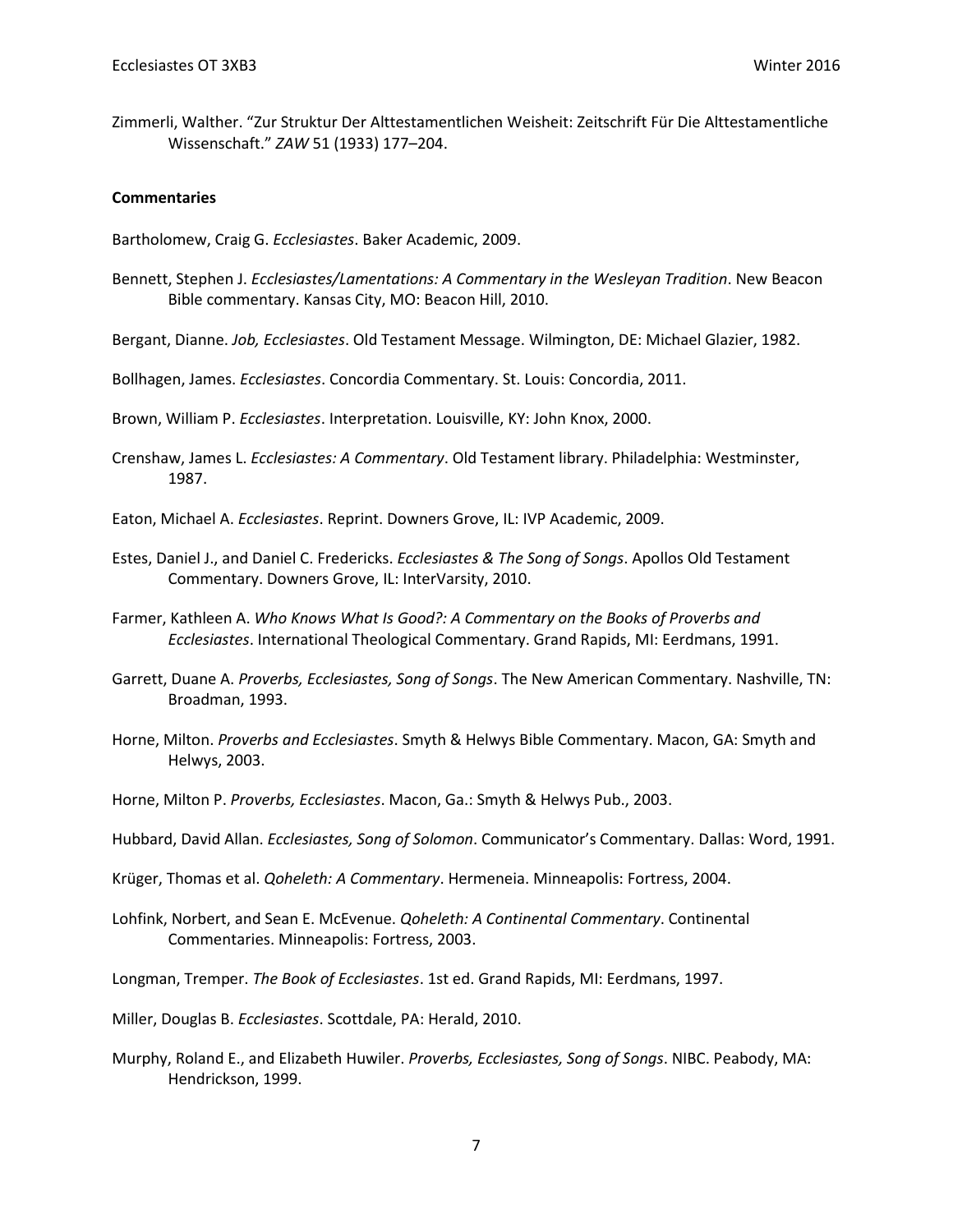Ogden, Graham S. *Qoheleth*. Readings: A New Biblical Commentary. Sheffield: JSOT Press, 1987.

Perry, T. A. *Dialogues with Kohelet: The Book of Ecclesiastes: Translation and Commentary*. University Park: The Pennsylvania State University, 1993.

Pinçon, Bertrand. *Qohélet: Le Parti Pris de La Vie*. Lire la Bible. Paris: Cerf/Médiaspaul, 2011.

Provan, Iain. *Ecclesiastes, Song of Songs*. 8th ed. Grand Rapids, MI: Zondervan, 2001.

- Ryken, Philip Graham. *Ecclesiastes: Why Everything Matters*. Preaching the Word. Wheaton, IL: Crossway, 2010.
- Schwienhorst-Schönberger, Ludger, and Elisabeth Birnbaum. *Das Buch Kohelet*. Neuer Stuttgarter Kommentar AT. Stuttgart: Katholisches Bibelwerk, 2012.

Treier, Daniel J. *Proverbs & Ecclesiastes*. Brazos Theological Commentary. Grand Rapids, MI: Baker, 2011.

Whybray, R. N. *Ecclesiastes*. New Century Bible Commentary. Grand Rapids, MI: Eerdmans, 1989.

Wright, J. Robert. *Proverbs, Ecclesiastes, Song of Solomon*. Ancient Christian Commentary on Scripture. Downers Grove, IL: InterVarsity, 2005.

#### **Biblical Studies**

- D' Alario, Vittoria. *Il Libro Del Qohelet: Struttura Letteraria E Retorica*. Supplementi alla Revista Biblica. Bologna: Edizioni Dehoniane, 1992.
- Anderson, William H. U. "Ironic Correlations and Scepticism in the Joy Statements of Qoheleth." *SJOT* 14 (2000) 67–100.
- Azize, Joseph. "Considering the Book of Qohelet Afresh." *Ancient Near Eastern Studies* 37 (2000) 183– 214.
- Bartholomew, Craig G. *Reading Ecclesiastes: Old Testament Exegesis and Hermeneutical Theory*. Analecta biblica. Rome: Biblical Institute, 1998.
- Belcher, Richard P. "Divine Retribution in Ecclesiastes: An Analysis of the Deed-Consequence Relationship with Its Implications for the Interpretation of the Book." Philadelphia: Westminster Theological Seminary, 2000.
- Boda, Mark J. et al. *The Words of the Wise Are Like Goads: Engaging Qoheleth in the 21st Century*. Winona Lake, IN: Eisenbrauns, 2013.

Dell, Katharine J., and Will Kynes. *Reading Ecclesiastes Intertextually*. London: T & T Clark, 2014.

- Gentry, Peter J. "Some Problems in the Septuagint Text History of Ecclesiastes." In *XIII Congress*, 133–53. Atlanta: SBL, 2008.
- Gese, Hartmut. "Zur Komposition Des Koheletbuches." In *Geschichte-Tradition-Reflexion*, 69–98. Tübingen: Mohr Siebeck, 1996.
- Janzen, J. Gerald. "Qohelet on Life `Under the Sun'." *CBQ* 70 (2008) 465–83.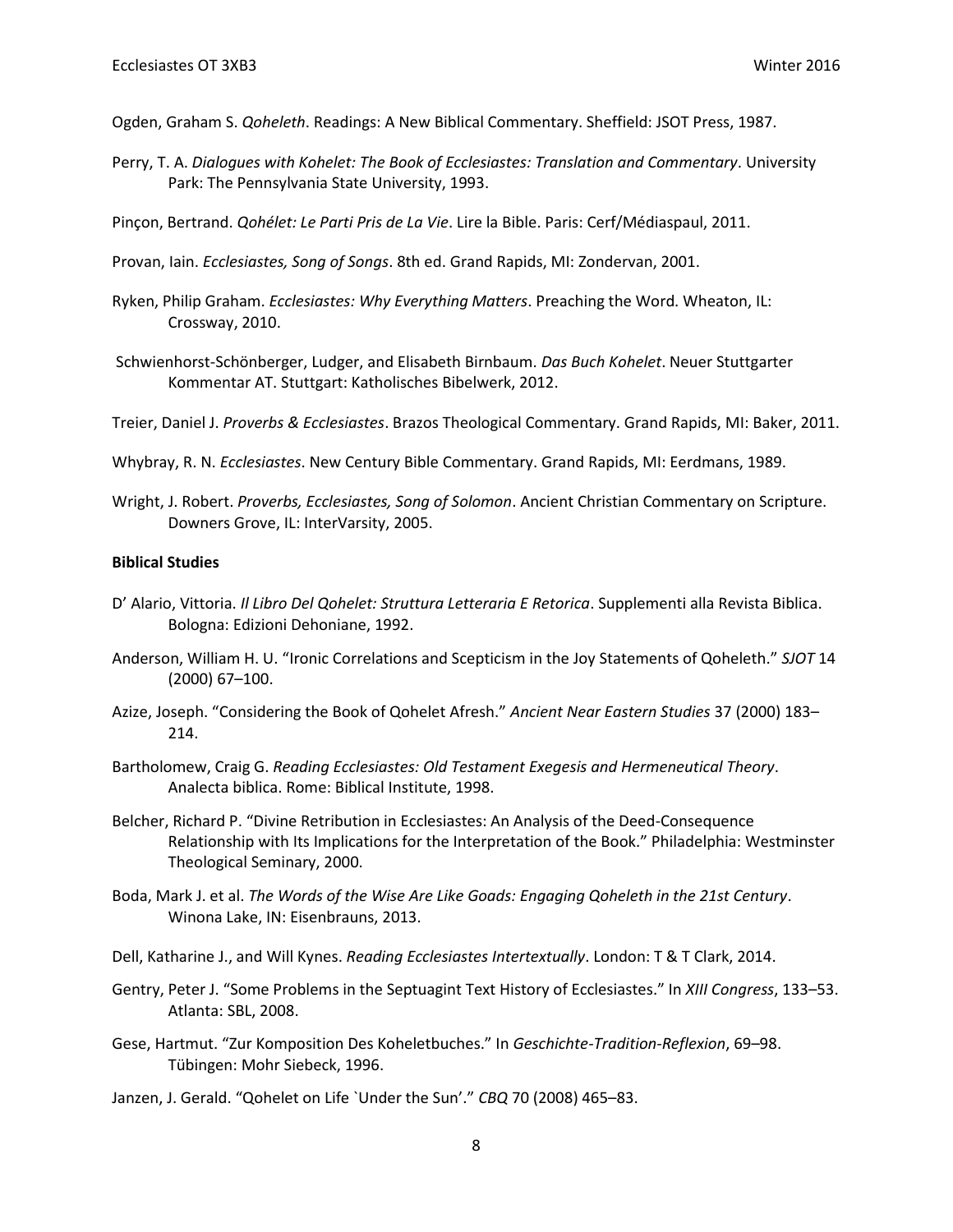- Kidner, Derek. *The Message of Ecclesiastes*. Reprint. Downers Grove, IL: IVP Academic, 1984.
- Mills, Mary E. *Reading Ecclesiastes: A Literary and Cultural Exegesis*. Heythrop Studies in Contemporary Philosophy, Religion & Theology. Aldershot, U.K: Ashgate, 2003.
- Paul, Mart-Jan. "The Translation of Hebel in Ecclesiastes." In *Das Heilige Herz*, 285–301. Aachen: Shaker, 2011.
- Schoors, A. *The Preacher Sought to Find Pleasing Words: A Study of the Language of Qoheleth*. Orientalia Lovaniensia Analecta. Leuven: Peeters and Departement Orientalistiek, 1992.
- Schoors, Antoon. *Qohelet in the Context of Wisdom*. Bibliotheca Ephemeridum Theologicarum Lovaniensium. Leuven: Leuven University Press, 1998.
- Schwienhorst-Schönberger, Ludger. *Das Buch Kohelet : Studien Zur Struktur, Geschicht, Rezeption Und Theologie*. Beihefte zur Zeitschrift für die alttestamentliche Wissenschaft. Berlin: de Gruyter, 1997.
- Shields, Martin A. *The End of Wisdom : A Reappraisal of the Historical and Canonical Function of Ecclesiastes*. Winona Lake, IN: Eisenbrauns, 2006.
- Vinel, Françoise. *L'Ecclésiaste: Traduction Du Texte Grec de La Septante: Introduction et Notes*. Bible d'Alexandrie. Paris: Editions du Cerf, 2002.
- Walton, Timothy Lee. *Experimenting with Qohelet: A Text-Linguistic Approach to Reading Qohelet as Discourse*. Amsterdamse Cahiers voor Exegese en bijbelse Theologie 5. Maastricht: Shaker, 2006.
- Zuck, Roy B. *Reflecting with Solomon: Selected Studies on the Book of Ecclesiastes*. Grand Rapids, MI: Baker Books, 1994.

#### **Theological Studies**

- Anderson, Gary A. *A Time to Mourn, A Time to Dance: The Expression of Grief and Joy in Israelite Religion*. University Park, PA: Pennsylvania State University, 1991.
- Anderson, William H. U. *Qoheleth and Its Pessimistic Theology: Hermeneutical Struggles in Wisdom Literature*. Mellen Biblical Press. Lewiston, NY: Mellen, 1997.

Armstrong, James Franklin. "Ecclesiastes in Old Testament Theology." *PSB* 4 (1983) 16–25.

Brindle, Wayne A. "Righteousness and Wickedness in Ecclesiastes 7:15-18." *Andrews University Seminary Studies* 23 (1985) 243–57.

Choon-Leong, Seow. "Theology When Everything Is Out of Control." *Interpretation* 55 (2001) 237–49.

Craigie, Peter C. "Biblical Wisdom in the Modern World: II. Ecclesiastes." *Crux* 16 (1980) 8–10.

Crenshaw, James L. *A Whirlpool of Torment: Israelite Traditions of God as an Oppressive Presence*. Overtures to Biblical Theology. Philadelphia: Fortress, 1984.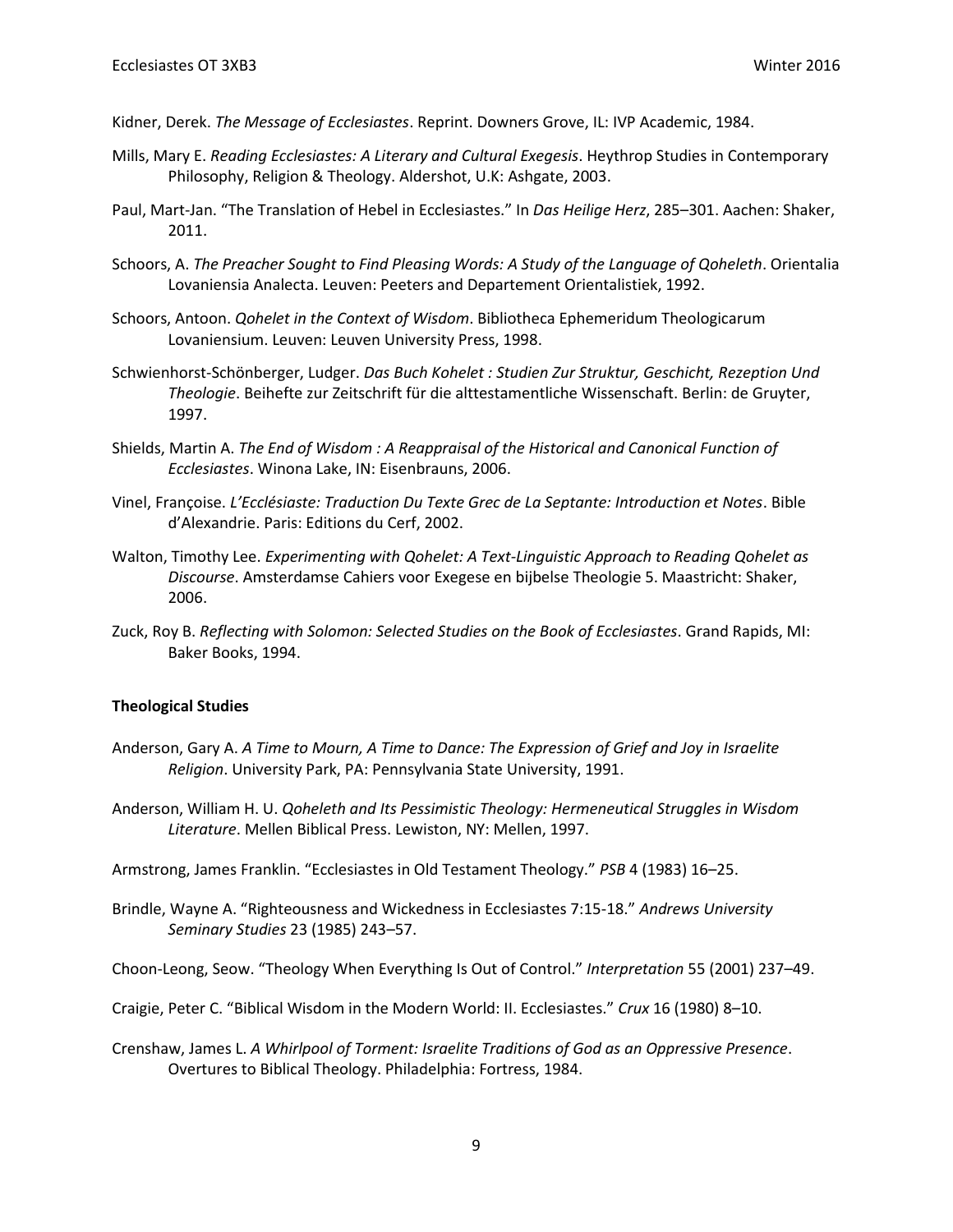- Enns, Peter. "The Contribution of Ecclesiastes to Biblical Theology." In *Bible as a Human Witness to Divine Revelation*, edited by Randall Heskett and Brian P. Irwin, 185–201. New York: T & T Clark, 2010.
- George, Mark K. "Death as the Beginning of Life in the Book of Ecclesiastes." In *Strange Fire: Reading the Bible After the Holocaust*, edited by Tod Linafelt, 280–93. New York: New York University Press, 2000.
- Goldingay, John. "Can We Make Sense of Death and Suffering?" In *Key Questions About Christian Faith: Old Testament Answers*, edited by John Goldingay, 56–65. Grand Rapids, MI: Baker, 2010.
- Jones, Scott C. "The Values and Limits of Qohelet's Sub-Celestial Economy." *VT* 64 (2014) 21–33.
- Jong, Stephan de. "God in the Book of Qohelet : A Reappraisal of Qohelet's Place in Old Testament Theology." *BT* 47 (1997) 154–67.
- Kaiser, Walter C. "Integrating Wisdom Theology into Old Testament Theology: Ecclesiastes 3: 10-15." In *A Tribute to Gleason Archer*, edited by Walter C Kaiser and Ronald F. Youngblood, 197–209. Chicago: Moody Press, 1986.
- Limburg, James. *Encountering Ecclesiastes: A Book for Our Time*. Grand Rapids, MI: Eerdmans, 2006.
- Longman, Tremper, III. "Spirit and Wisdom." In *Presence, Power and Promise: The Role of the Spirit of God in the Old Testament*, edited by David G. Firth and Paul D. Wegner, 95–110. Downers Grove, IL: IVP Academic, 2011.
- Murphy, Roland E. "Qoheleth and Theology." *BTB* 21 (1991) 30–33.
- Sheppard, Gerald T. "Epilogue to Qoheleth as Theological Commentary." *CBQ* 39 (1977) 182–89.
- Treier, Daniel J. "Pursuing Wisdom: (Back) Toward Evangelical Spiritual Exegesis." *Crux* 48 (2012) 17–26.
- Walsh, Carey. "Theological Trace in Qoheleth." *BTB* 42 (2012) 12–17.
- Walsh, Jerome T. "Despair as a Theological Virtue in the Spirituality of Ecclesiastes." *Biblical Theology Bulletin* 12 (1982) 46–49.

#### **Homiletical Studies**

- Eswine, Zack. *Recovering Eden: The Gospel According to Ecclesiastes*. Gospel According to the Old Testament. Phillipsburg, NJ: P & R Publishing, 2014.
- Greidanus, Sidney. "How to Preach Christ from Ecclesiastes." *Southern Baptist Journal of Theology* 15 (2011) 56–61.
- ———. *Preaching Christ from Ecclesiastes: Foundations for Expository Sermons*. 1st ed. Grand Rapids, MI: Eerdmans, 2010.